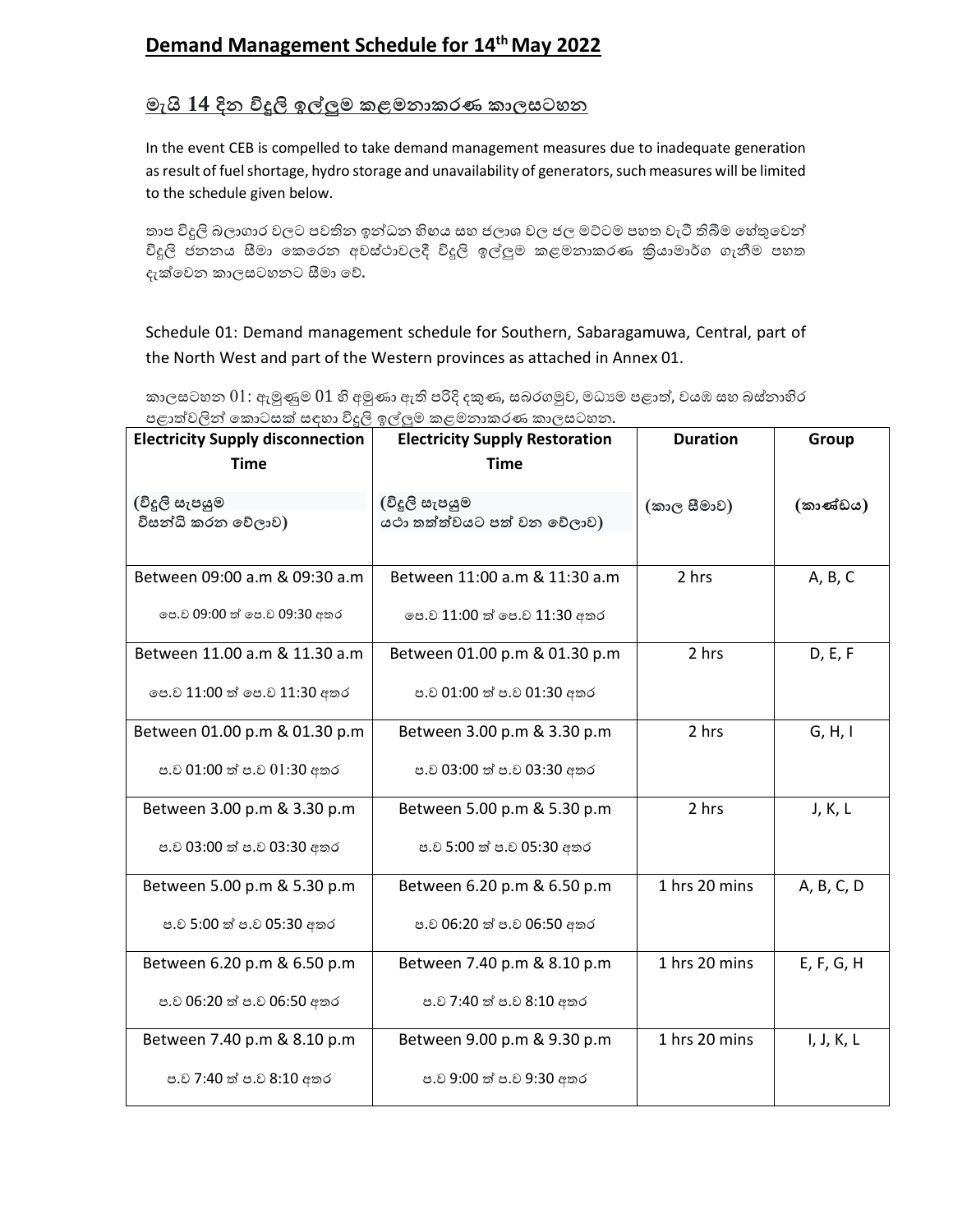Schedule 02: Demand management schedule for Nothern, North Central, Part of the Central, part of the North West and part of the Western province, Eastern, UVA as attached in Annex 02.

කාලසටහන  $02$ : ඇමුණුම  $02$  හි අමුණා ඇති පරිදි උතුර, උතුරු ම $\bar{c}$ , න $\bar{c}$ ගනහිර, ඌව පළාත්, වයඹ සහ බස්නාහිර පළාතේ කොටසක් සඳහා විදුලි ඉල්ලුම කළමනාකරණ කාලසටහන.

| <b>Electricity Supply disconnection</b> | <b>Electricity Supply Restoration Time</b> | <b>Duration</b> | Group    |
|-----------------------------------------|--------------------------------------------|-----------------|----------|
| <b>Time</b>                             | (විදූලි සැපයුම                             |                 |          |
| (විදූලි සැපයුම                          | යථා තත්ත්වයට පත් වන වේලාව)                 | (කාල සීමාව)     | (කාණ්ඩය) |
| විසන්ධි කරන වේලාව)                      |                                            |                 |          |
| Between 09:00 a.m & 09:30 a.m           | Between 11:00 a.m & 11:30 a.m              | 2 hrs           | U, V     |
| පෙ.ව 09:00 ත් පෙ.ව 09:30 අතර            | පෙ.ව 11:00 ත් පෙ.ව 11:30 අතර               |                 |          |
| Between 11.00 a.m & 11.30 a.m           | Between 01.00 p.m & 01.30 p.m              | 2 hrs           | W, R     |
| පෙ.ව 11:00 ත් පෙ.ව 11:30 අතර            | ප.ව 01:00 ත් ප.ව 01:30 අතර                 |                 |          |
| Between 01.00 p.m & 01.30 p.m           | Between 3.00 p.m & 3.30 p.m                | 2 hrs           | S, T     |
| ප.ව 01:00 ත් ප.ව 01:30 අතර              | ප.ව 03:00 ත් ප.ව 03:30 අතර                 |                 |          |
| Between 3.00 p.m & 3.30 p.m             | Between 5.00 p.m & 5.30 p.m                | 2 hrs           | P, Q     |
| ප.ව 03:00 ත් ප.ව 03:30 අතර              | ප.ව 5:00 ත් ප.ව 05:30 අතර                  |                 |          |
| Between 5.00 p.m & 5.30 p.m             | Between 6.20 p.m & 6.50 p.m                | 1 hrs 20 mins   | U, V, W  |
| ප.ව 5:00 ත් ප.ව 05:30 අතර               | ප.ව 06:20 ත් ප.ව 06:50 අතර                 |                 |          |
| Between 6.20 p.m & 6.50 p.m             | Between 7.40 p.m & 8.10 p.m                | 1 hrs 20 mins   | R, S, T  |
| ප.ව 06:20 ත් ප.ව 06:50 අතර              | ප.ව 7:40 ත් ප.ව 8:10 අතර                   |                 |          |
| Between 7.40 p.m & 8.10 p.m             | Between 9.00 p.m & 9.30 p.m                | 1 hrs 20 mins   | P, Q     |
| ප.ව 7:40 ත් ප.ව 8:10 අතර                | ප.ව 9:00 ත් ප.ව 9:30 අතර                   |                 |          |